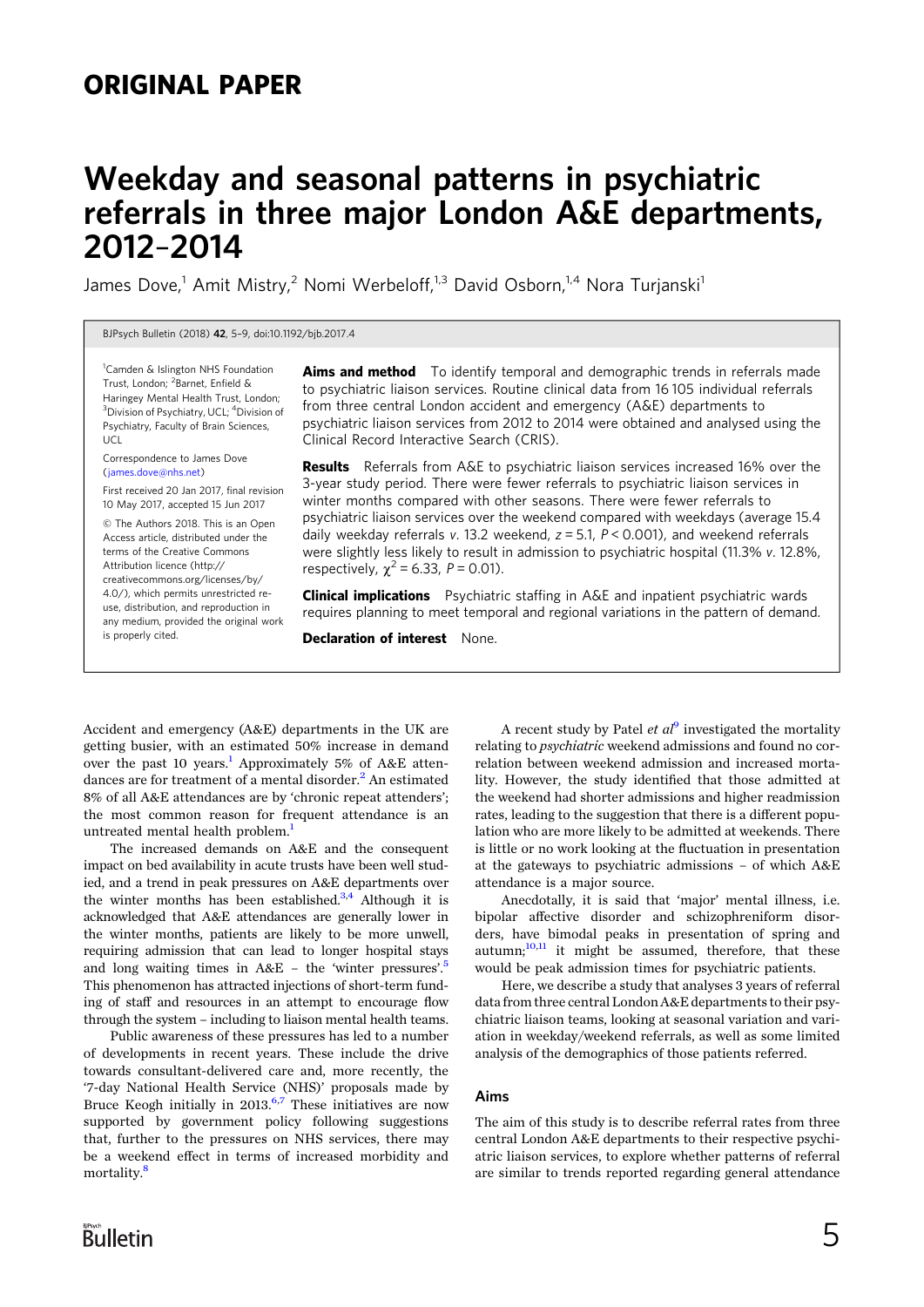to A&E, including the weekend and 'winter pressures' models reported nationally. The secondary aim was to compare weekend v. weekday referral trends, and whether these referrals were more or less likely to result in admission to inpatient services. The tertiary aim was to assess those presenting frequently to A&E services  $(\geq 3)$  times during the study period), and determine whether these patterns were more pronounced in this group of patients.

### Method

Routine clinical data for this study was obtained from Camden & Islington (C&I) NHS Foundation Trust using the Clinical Record Interactive Search (CRIS) tool. CRIS is an application developed to enable routinely collected electronic health records to be used in research, using an explicit deidentification process.<sup>[12](#page-4-0)</sup> C&I is a large mental health provider serving a geographic catchment area of two inner-city London boroughs, and approximately 440 000 residents. The database contains full but anonymised information from over  $100000$  mental health patients.<sup>13</sup> Studies using CRIS received ethical approval from the National Research Ethics Service (NRES) Committee East of England – Cambridge Central (14/EE/0177).

We conducted a retrospective cohort study of all A&E referrals to psychiatric liaison services across three London teaching hospitals (Royal Free Hospital (RFH) and Whittington Hospital (WH) in North London, and University College London Hospital (UCLH) in Central London) over a 3-year period (2012–2014), deriving a complete data set of 16 105 individual psychiatric referrals. These 3 years were chosen since complete electronic record data was available for all three sites.

Data collection on the 16 105 referrals was limited to fields that are well recorded on CRIS and encompassed the following:

- day and date of referral from A&E to psychiatric liaison service
- demographic details of referee age, gender, ethnicity
- discharge destination of referral, i.e. admission or discharge
- admission, i.e. informal or under a section of the Mental Health Act.

Data on diagnosis were not used for purposes of this study, as the majority of the patients referred to liaison teams are not allocated a recorded ICD-10 diagnosis, for instance, where no mental disorder is present after assessment.

Discharge destination of liaison referral being admission to psychiatric hospital was used as a 'proxy of severity' of presentation, in common with other similar studies. $14-20$  $14-20$  $14-20$ 

Number of presentations of individual patients during the time period was also recorded, and those presenting≥3 times in the study period were identified as 'frequent attenders' and analysed as a separate cohort within the study in an attempt to identify any differences in patterns of referral for this group.

#### Statistical analysis

Number of referrals per year was expressed as a proportion of referrals from the total population in the C&I catchment area (426 463 according to the 2011 census). Z-tests were

used to compare the proportion of referrals between the different study years, seasons and days of the week (weekday v. weekend).

Descriptive statistics of all patients referred over the study period were examined.

The chi-square test of independence  $(\chi^2)$  was used to compare the number of referrals across seasons and days of the week.

Multilevel logistic regressions were used to account for multiple referrals of one patient and to examine the association between patient characteristics (sex, age and ethnicity) and weekend referral.

Finally, frequent attenders were compared to nonfrequent attenders using the  $\chi^2$  test for categorical variables and independent samples t-test for continuous variables.

#### **Results**

In the years 2012–2014, there were a total of 16 105 referrals from A&E services to psychiatric liaison teams in the study area (RF: 4575, UCLH: 6440, WH: 5090). These referrals represent a total of 10 049 individual patients referred. The total number of referrals per patient varied from 1 to 49.

#### Description of cohort

The average age of patients referred was 38.8 years (SD = 15.6); 92.6% were under 65 years of age. 51.2% of the cohort were male. Ethnicity data were missing for 17% of the sample. Of those with complete data, the majority of patients were of White ethnic origin (69.5%).

Frequent attenders (≥3 referrals over study period,  $n = 1108$ ) did not differ from the rest of the cohort with regard to gender and age distribution, although there was a slightly higher proportion of people of White ethnic origin.

#### Trend in referrals year on year

As can be seen in [Table 1](#page-2-0), there was an increase of 16% ( $z =$ 7.764  $P < 0.001$ ) in total referrals over the 3 years across the three sites (RF +36%, WH +7%, UCLH +12%).

Over the 3 years, 12.4% of referrals led to an inpatient psychiatric admission ( $n = 2003$ ), 33.4% of those ( $n = 654$ ) under a section of the Mental Health Act.

#### Seasonality of referrals

When the 16 105 referrals across the year were divided by season (defined as: winter, December to February; spring, March to May; Summer, June to August; Autumn, September to November) the only statistically significant finding was that, compared with all other seasons, the winter months saw fewer referrals  $(z = 4.8, P < 0.001$ ; see [Table 2](#page-2-0) and [Fig. 1](#page-2-0)). This matched with the lowest percentage overall of admissions from all seasons. Peak admissions were seen in the spring – 13.1% or 546 admissions over the 3 years – however, the percentage of referrals resulting in admission did not differ significantly by season ( $\chi^2$  = 3.92, P = 0.27). Similarly, there was no statistically significant difference between the percentage of referrals resulting in admission under the Mental Health Act by season ( $\chi^2$  = 0.30, *P* = 0.96).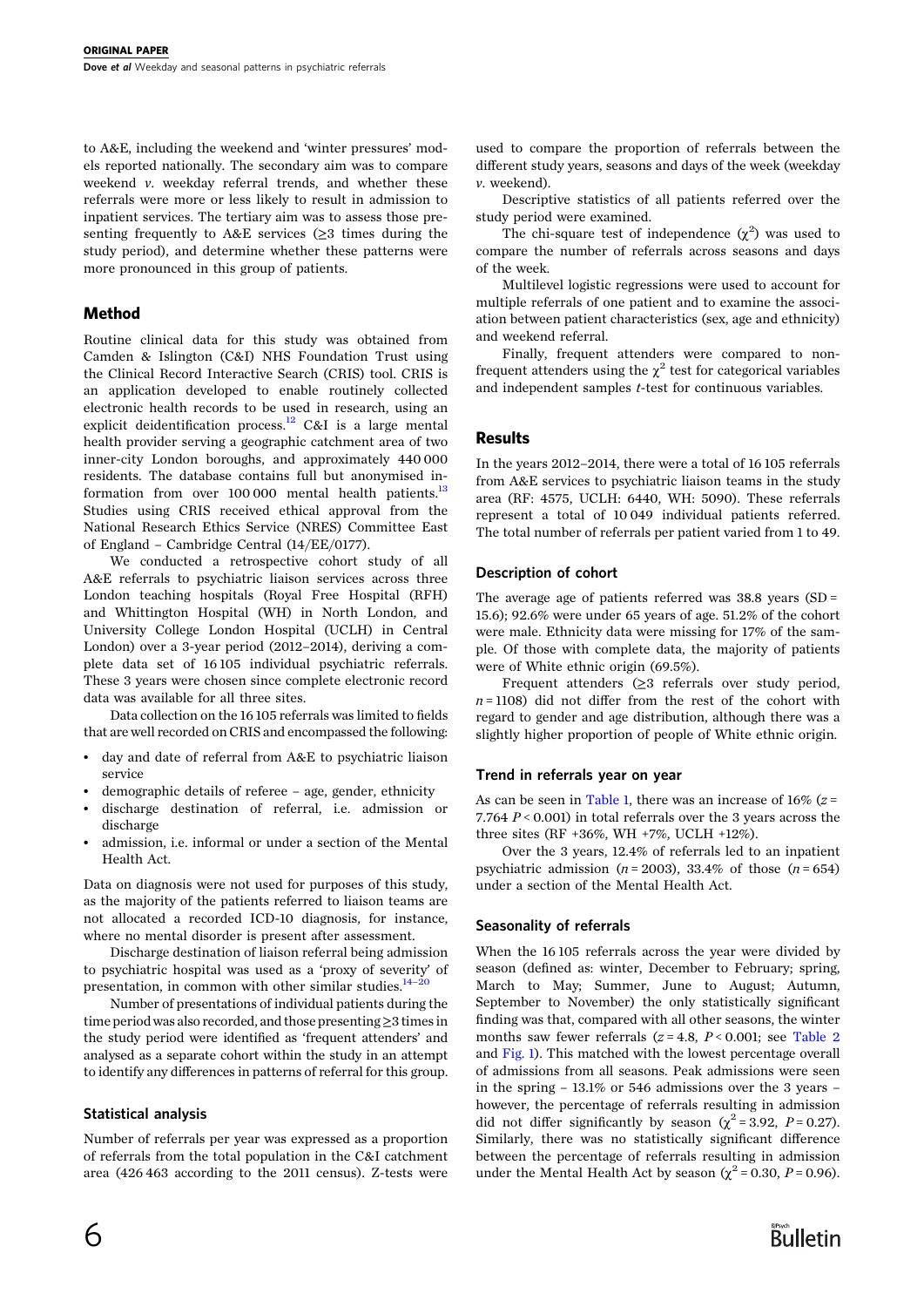<span id="page-2-0"></span>

| Total referrals to psychiatric liaison service from A&E by hospital site by year<br>Table 1 |       |       |       |                            |  |  |  |  |
|---------------------------------------------------------------------------------------------|-------|-------|-------|----------------------------|--|--|--|--|
| Site                                                                                        | 2012  | 2013  | 2014  | Total % increase 2012-2014 |  |  |  |  |
| Royal Free Hospital                                                                         | 1229  | 1679  | 1667  | 36%                        |  |  |  |  |
| Whittington Hospital                                                                        | 1606  | 1769  | 1715  | 7%                         |  |  |  |  |
| University College London Hospital                                                          | 2076  | 2040  | 2324  | 12%                        |  |  |  |  |
| Total                                                                                       | 4911  | 5488  | 5706  | 16%                        |  |  |  |  |
| Referrals as proportion of population in catchment area                                     | 1.15% | 1.29% | 1.34% | $\overline{\phantom{a}}$   |  |  |  |  |

Table 2 Comparison of referrals to psychiatric liaison service from A&E and subsequent admissions, by season

|                                                              | Winter      | Spring      | Summer      | Autumn      | Total   |
|--------------------------------------------------------------|-------------|-------------|-------------|-------------|---------|
| Total no. of referrals (%)                                   | 3715 (23.1) | 4160 (25.8) | 4162 (25.8) | 4068 (25.3) | 16 10 5 |
| Proportion of population (%)                                 | 0.87%       | 0.98%       | 0.98%       | 0.95%       |         |
| Admissions from referrals (%)                                | 474 (12.8)  | 546 (13.1)  | 496 (11.9)  | 487 (12.0)  | 2003    |
| No. of admissions under section of the Mental Health Act (%) | 157 (33.1)  | 174 (31.8)  | 165(33.3)   | 158 (32.4)  | 654     |

#### Weekend referrals

Of the 16 105 referrals, there were fewer referrals to psychiatric liaison services at weekends compared with weekdays (0.48% v. 0.56% of the population;  $z = 5.1 P \le 0.001$ ).

Fewer weekend referrals resulted in inpatient admissions compared with weekday referrals (11.3% v. 12.8%, respectively,  $\chi^2$  = 6.33, P = 0.01). Of the weekday referrals that resulted in admissions, 33.3% were under a section of the Mental Health Act. Of the weekend referrals that resulted in admissions, 30.6% were under a section. This difference is not statistically significant ( $\chi^2$  = 1.20, *P* = 0.27).



■ Admissions under section of MHA

Fig. 1 All referrals to psychiatric liaison services from A&E 2012-2014; comparison with subsequent admissions from those referrals, 'informal' and under a section of the Mental Health Act; grouped by season.

Multilevel logistic regressions suggested that patients referred on weekends were more likely to be female, under the age of 65 and of White ethnic origin ([Table 3](#page-3-0)).

#### **Discussion**

Referrals to psychiatric liaison services between 2012 and 2014 within three central London A&E departments echoed the national figures for A&E attendances, with increased overall attendance year on year. Our results also showed a seasonal trend similar to the A&E data, with decreased absolute referrals in winter months. However, in contrast to the general hospital population, these referrals appear to be for people with a lower severity of illness in the winter months (using the proxy outcome measure of an admission to inpatient psychiatric services resulting from those referrals). Our data showed increased severity of presentations (increased admissions) occurring outside the winter months, but there was no statistically significant variation in number of patients admitted informally or under the Mental Health Act throughout the year.

Weekdays were slightly busier in terms of average numbers of psychiatric referrals and admissions than weekends, in terms of both numbers of referrals and numbers of admissions to psychiatric inpatient beds (11.3% v. 12.8%, respectively,  $\chi^2$  = 6.33, *P* = 0.01).

There is only limited evidence from this data set to support the concept of a defined seasonal variation in psychiatric presentation; despite the academic position that 'major' mental illness – bipolar affective disorder and schizophreniform disorders – have bimodal peaks in presentation of spring and autumn.<sup>[1](#page-3-0)</sup> This phenomenon might, however, be able to explain the trend seen in our data of a shift in severity of illness when comparing the psychiatric population with the general acute hospital intake, with a peak of admission rates from winter to spring; however, there were no reliable data in this study on diagnosis.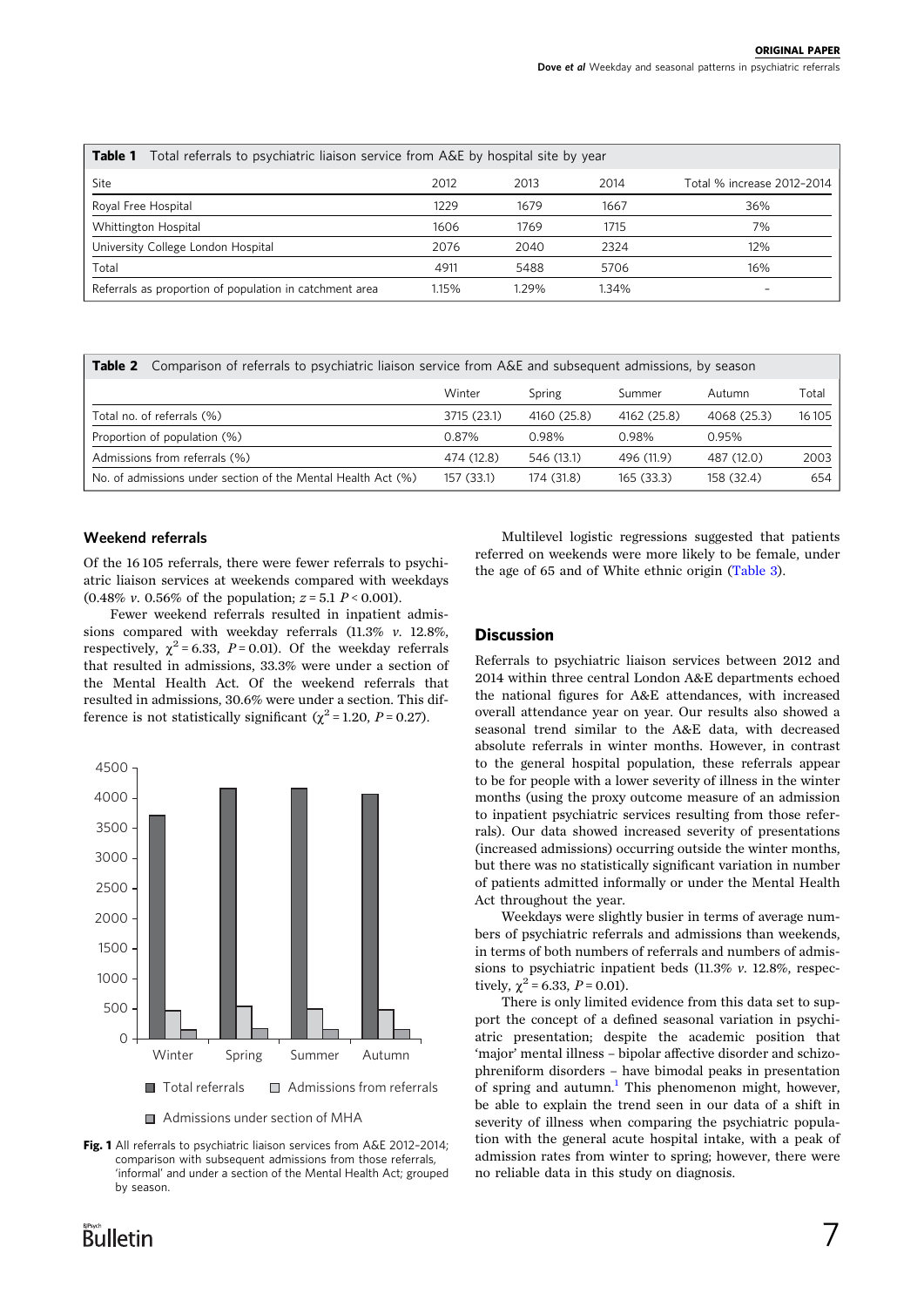<span id="page-3-0"></span>

| Comparison of demographic data of all referrals to psychiatric liaison services; weekend v. weekday attenders<br>Table 3 |                 |                        |                      |                            |  |  |  |
|--------------------------------------------------------------------------------------------------------------------------|-----------------|------------------------|----------------------|----------------------------|--|--|--|
|                                                                                                                          |                 | Total no. of referrals | Weekend referrals, % | Odds ratio (95% CI), P     |  |  |  |
| Total referrals                                                                                                          |                 | 16 10 5                |                      |                            |  |  |  |
| Gender                                                                                                                   |                 |                        |                      |                            |  |  |  |
| Male                                                                                                                     |                 | 8330                   | 24.8                 | Reference                  |  |  |  |
| Female                                                                                                                   |                 | 7775                   | 26.6                 | 1.11 (1.03-1.19), 0.006    |  |  |  |
| Age                                                                                                                      |                 |                        |                      |                            |  |  |  |
|                                                                                                                          | Average (years) | 39.36                  |                      |                            |  |  |  |
| < 65                                                                                                                     |                 | 15049                  | 26.2                 | Reference                  |  |  |  |
| >65                                                                                                                      |                 | 1056                   | 23.7                 | $0.87$ (0.71-0.96), 0.015  |  |  |  |
| Ethnicity <sup>a</sup>                                                                                                   |                 |                        |                      |                            |  |  |  |
| White                                                                                                                    |                 | 10 116                 | 26.7                 | Reference                  |  |  |  |
| Asian                                                                                                                    |                 | 686                    | 21.6                 | $0.75(0.62 - 0.91), 0.004$ |  |  |  |
| <b>Black</b>                                                                                                             |                 | 1778                   | 24.2                 | $0.86$ (0.76-0.98), 0.02   |  |  |  |
| Other                                                                                                                    |                 | 1535                   | 25.7                 | 0.95 (0.83-1.07), 0.40     |  |  |  |

a. Data on ethnicity missing for 1726 (17.2%) participants.

This study demonstrates an increased presentation of mental health problems to A&E, and increased severity of those presentations, during the week rather than at the weekend.

Key points and implications for A&E and psychiatric liaison services from this study are as follows.

- There was a significant increase in number of referrals from A&E to psychiatric liaison services year on year.
- Winter was significantly different from the three other seasons (with lower referrals).
- There were significantly fewer referrals per day (on average) on weekend v. weekdays, but the absolute difference was only 1–2%.

#### Limitations

We looked at referrals to mental health liaison services, rather than totals for A&E mental health presentations. It is anticipated that a far higher proportion of patients with a primary psychiatric reason for presentation are managed by A&E staff and discharged without referral to mental health liaison services. It could be argued, therefore, that referral itself could be used as a proxy for severity of presentation.

This study looks at only one route of psychiatric presentation – through A&E – and does not include other routes of presentation, i.e. crisis teams, general practitioner, etc., and it is therefore not a comprehensive picture of fluctuation in need throughout the year.

Diagnosis was not reliably recorded in the data set and therefore not included in this study – a major limitation in discussion around seasonal variations in psychiatric illness presentation.

We have no data on timings of referrals and we are therefore unable to comment on 'out of hours' attendance other than weekday/weekend comparisons.

It is highly likely that there is a variety in threshold for referral between sites and at different times of year. For example, higher absolute summer referrals could possibly be accounted for by an influx of new doctors with lower thresholds for referral, resulting in an increase in summer referral rates but lower severity of presentation; however, we have used statistical tests in the data set in an attempt to mitigate the impact of these variables.

Use of psychiatric admission as a proxy for severity is not without its limitations: decisions to admit, particularly informally, may well be linked to bed pressures, abilities of home treatment teams locally, etc. The admissions under a section of the Mental Health Act should be less susceptible to these variables.

Although there are differences in the populations that the three hospitals serve, they are of similar size and location with equally diverse local populations, allowing for a good generalisability of the data. The e-record (RiO) is the only records system used by the psychiatric teams at all three sites and as such is a reliable representation of all patients seen.

#### About the authors

James Dove is an ST5 Psychiatric Trainee at Camden & Islington NHS Foundation Trust, London, UK. Amit Mistry is an ST5 Psychiatric Trainee at Barnet Enfield & Harringey Mental Health Trust, London, UK. Nomi Werbeloff is a PhD Research Associate at UCL, and Camden & Islington NHS Foundation Trust. **David Osborn** is a Professor of Psychiatric Epidemiology at Division of Psychiatry, Faculty of Brain Sciences, UCL and a Consultant Psychiatrist at Camden & Islington NHS Foundation Trust. Nora Turjanski is a Consultant Liaison Psychiatrist at Camden & Islington NHS Foundation Trust.

#### References

- 1 Aitken P, Robens S, Emmens T (eds). Developing Models for Liaison Psychiatry Services – Guidance. Strategic Clinical Network for Mental Health, Dementia and Neurological Conditions South West. Devon Partnership NHS Trust, 2014 (http://mentalhealthpartnerships.com/ resource/developing-models-for-liaison-psychiatry-services).
- 2 Joint Commissioning Panel for Mental Health. Guidance for Commissioners of Liaison Mental Health Services to Acute Hospitals.